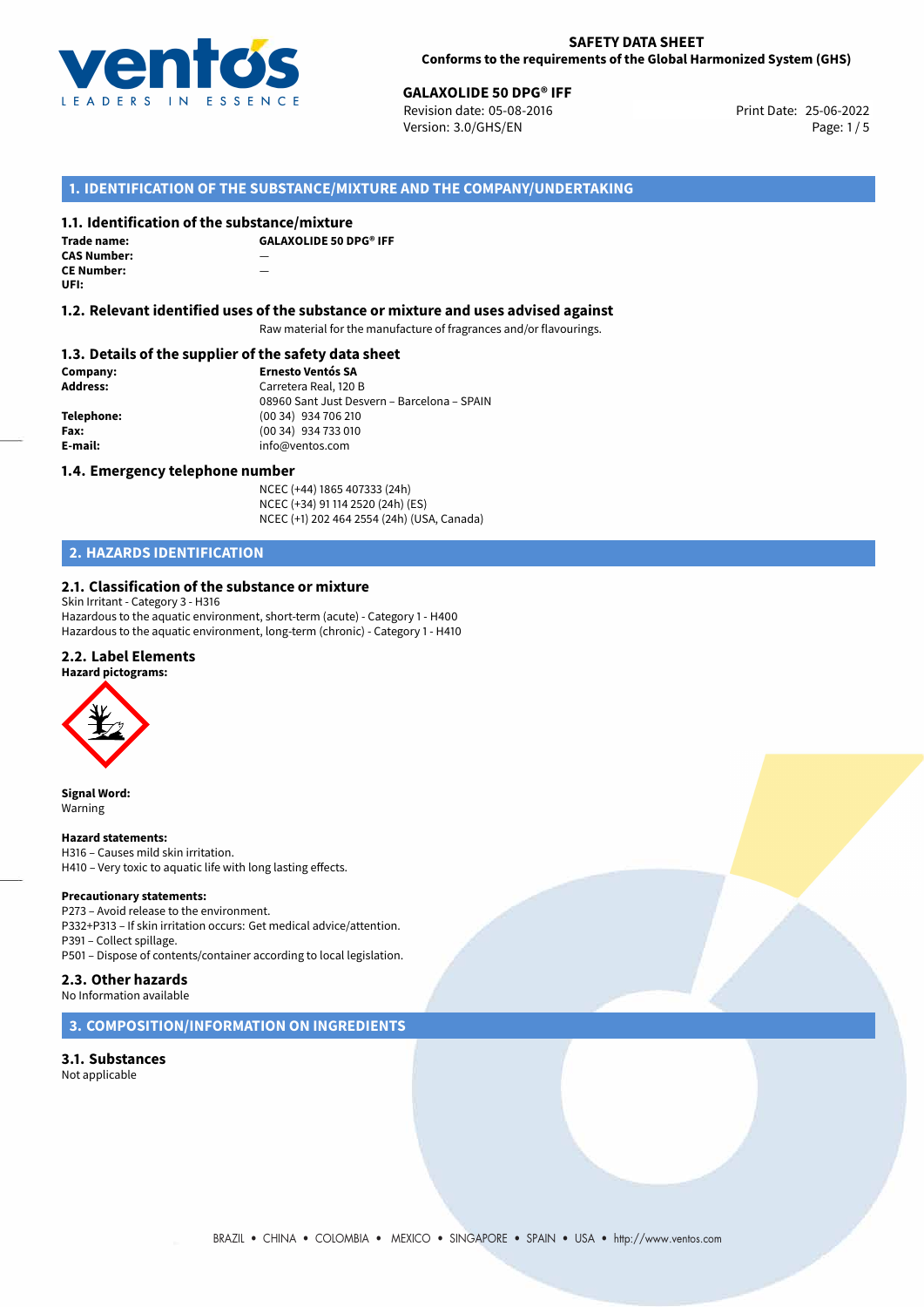

**GALAXOLIDE 50 DPG® IFF**<br>
Revision date: 05-08-2016 Print Date: 25-06-2022 Version: 3.0/GHS/EN Page: 2 / 5

# **3.2. Mixtures**

HEXAMETHYLINDANOPYRAN

Hazardous constituents:

| <b>Chemical Name</b>  | % (w/w)   | CAS No<br><b>EC No</b> | <b>Classification according to GHS</b>                                                                                                                                                             |
|-----------------------|-----------|------------------------|----------------------------------------------------------------------------------------------------------------------------------------------------------------------------------------------------|
| HEXAMETHYLINDANOPYRAN | $\geq$ 50 | 1222-05-5<br>214-946-9 | Skin Irritant - Category 3 - H316<br>Hazardous to the aquatic environment, short-term (acute) - Category 1 - H400<br>Hazardous to the aquatic environment, long-term (chronic) - Category 1 - H410 |

[See the full text of the hazard statements in section 16.](#page-4-0)

## **4. FIRST-AID MEASURES**

## **4.1. Description of necessary first aid measures**

| Ingestion:    | Rinse mouth with water.                                                                                               |
|---------------|-----------------------------------------------------------------------------------------------------------------------|
|               | Obtain medical advice.                                                                                                |
|               | Keep at rest. Do not induce vomiting.                                                                                 |
| Eye contact:  | In case of contact with eyes, rinse immediately with plenty of water for at least 15 minutes and seek medical advice. |
| Inhalation:   | Remove person to fresh air and keep at rest.                                                                          |
|               | Seek immediate medical advice.                                                                                        |
| Skin contact: | Take off immediately all contaminated clothing.                                                                       |
|               | Thoroughly wash affected skin with soap and water.                                                                    |
|               | Seek medical attention if symptoms persist.                                                                           |

## **4.2. Most important symptoms and effects, both acute and delayed**

No information available.

# **4.3. Indication of any immediate medical attention and special treatment needed**

No information available.

# **5. FIRE-FIGHTING MEASURES**

## **5.1. Extinguishing Media**

Water spray, carbon dioxide, dry chemical powder or appropriate foam. For safety reasons do not use full water jet.

## **5.2. Special hazards arising from the substance or mixture**

Known or Anticipated Hazardous Products of Combustion: Emits toxic fumes under fire conditions.

## **5.3. Advice for firefighters**

High temperatures can lead to high pressures inside closed containers. Avoid inhalation of vapors that are created. Use appropriate respiratory protection. Do not allow spillage of fire to be poured into drains or watercourses. Wear self-contained breathing apparatus and protective clothing.

# **6. ACCIDENTAL RELEASE MEASURES**

## **6.1. Personal precautions, protective equipment and emergency procedures**

Evacuate surronding areas. Ensure adequate ventilation. Keep unnecessary and unprotected personnel from entering. Do not breathe vapor/spray. Avoid contact with skin and eyes. Information regarding personal protective measures: see section 8.

## **6.2. Environmental precautions**

To avoid possible contamination of the environment, do not discharge into any drains, surface waters or groundwaters.

## **6.3. Methods and materials for containment and cleaning up**

Cover with an inert, inorganic, non-combustible absorbent material (e.g. dry-lime, sand, soda ash). Place in covered containers using non-sparking tools and transport outdoors. Avoid open flames or sources of ignition (e.g. pilot lights on gas hot water heater). Ventilate area and wash spill site after material pickup is complete.

## **6.4. Reference to other sections**

Information regarding exposure controls, personal protection and disposal considerations can be found in sections 8 and 13.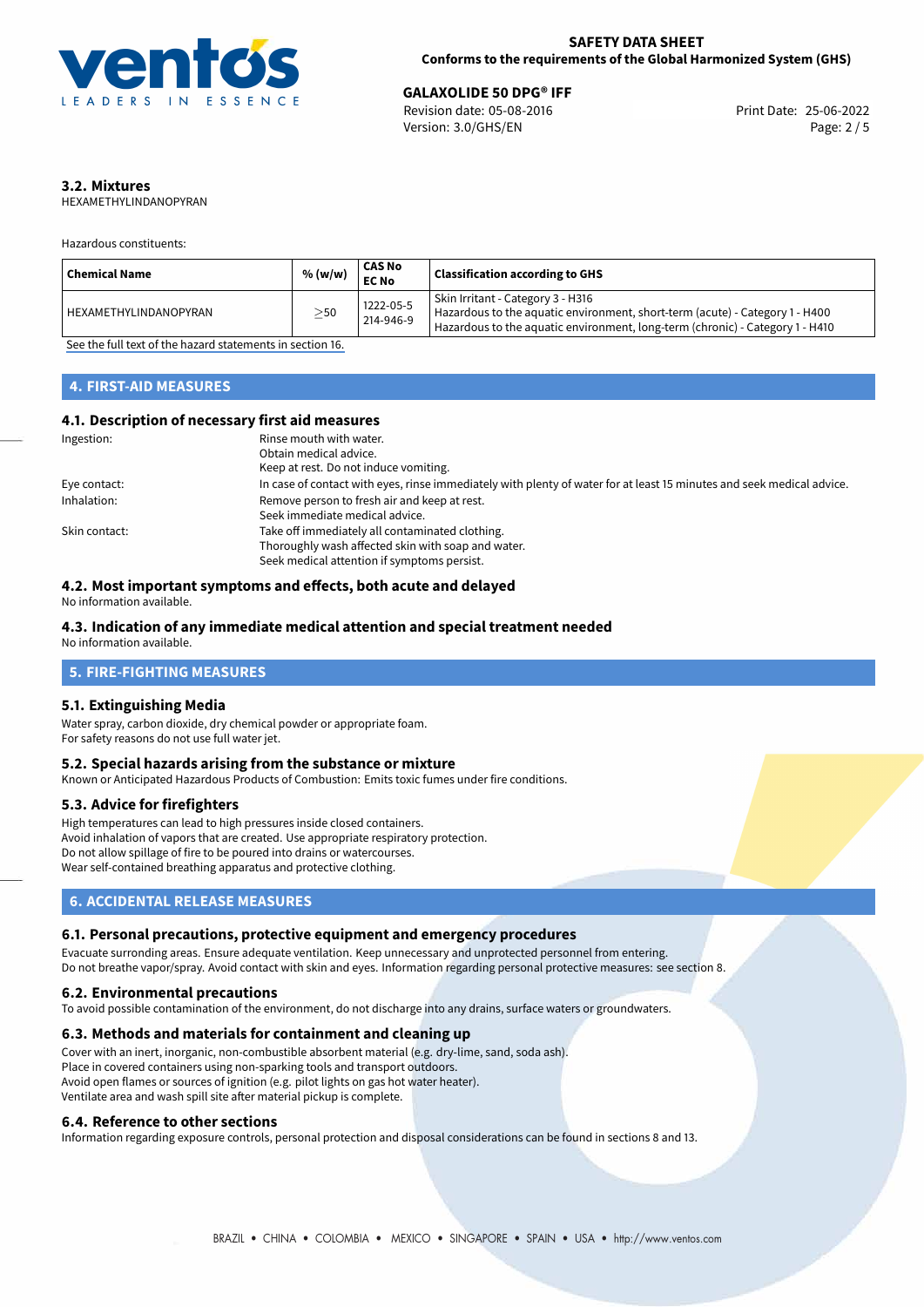

**GALAXOLIDE 50 DPG® IFF**<br>
Revision date: 05-08-2016 Print Date: 25-06-2022 Version: 3.0/GHS/EN Page: 3 / 5

# **7. HANDLING AND STORAGE**

## **7.1. Precautions for safe handling**

Do not store or handle this material near food or drinking water. Do not smoke. Avoid contact with the eyes, skin and clothing. Wear protective clothing and use glasses. Observe the rules of safety and hygiene at work. Keep in the original container or an alternative made from a compatible material.

# **7.2. Conditions for safe storage, including any incompatibilities**

Store in tightly closed and preferably full containers in a cool, dry and ventilated area, protected from light. Keep away from sources of ignition (e.g. hot surfaces, sparks, flame and static discharges). Keep away from incompatible materials (see section 10).

## **7.3. Specific end use(s)**

No information available.

## **8. EXPOSURE CONTROLS AND PERSONAL PROTECTION**

# **8.1. Control parameters**

Components with occupational exposure limits: None known.

## **8.2. Exposure controls**

Measures should be taken to prevent materials from being splashed into the body. Provide adequate ventilation, according to the conditions of use. Use a mechanical exhaust if required.

## **8.3. Individual protection measures, such as personal protective equipment**

| Eye/Face protection:             | Chemical safety goggles are recommended. Wash contaminated goggles before reuse.                                                            |
|----------------------------------|---------------------------------------------------------------------------------------------------------------------------------------------|
| Hand Protection:                 | Chemical-resistant gloves are recommended. Wash contaminated gloves before reuse.                                                           |
| Body protection:                 | Personal protective equipment for the body should be selected based on the task being performed and the risks<br>involved.                  |
| Respiratory Protection:          | In case of insufficient ventilation, use suitable respiratory equipment.                                                                    |
| Environmental exposure controls: | Emissions from ventilation or process equipment should be checked to ensure they comply with environmental<br>protection legislation.       |
|                                  | In some cases, filters or engineering modifications to the process equipment will be necessary to reduce emissions to<br>acceptable levels. |
|                                  |                                                                                                                                             |

# **9. PHYSICAL AND CHEMICAL PROPERTIES**

## **9.1. Information on basic physical and chemical properties**

| Appearance:                            | Liquid                  |  |
|----------------------------------------|-------------------------|--|
| Colour:                                | Conforms to standard    |  |
| Odour:                                 | Conforms to standard    |  |
| Odour theshold:                        | Not determined          |  |
| pH:                                    | Not determined          |  |
| Melting point/freezing point:          | Not determined          |  |
| Boling point/boiling range (°C):       | Not determined          |  |
| Flash point:                           | $105^{\circ}$ C         |  |
| Evaporation rate:                      | Not determined          |  |
| Flammability:                          | Not determined          |  |
| Lower flammability/Explosive limit:    | Not determined          |  |
| Upper flammability/Explosive limit:    | Not determined          |  |
| Vapour pressure:                       | 0,014 kPa (CALC.)       |  |
| Vapour Density:                        | Not determined          |  |
| Density:                               | 1,002-1,012 g/mL (20°C) |  |
| Relative density:                      | $1,002-1,012(20°C)$     |  |
| Water solubility:                      | PARTLY SOLUBLE IN WATER |  |
| Solubility in other solvents:          | SOLUBLE IN ETHANOL      |  |
| Partition coefficient n-octanol/water: | Not determined          |  |
| Auto-ignition temperature:             | Not determined          |  |
| Decomposition temperature:             | Not determined          |  |
| Viscosity, dynamic:                    | Not determined          |  |
| Viscosity, kinematic:                  | Not determined          |  |
| Explosive properties:                  | Not determined          |  |
| Oxidising properties:                  | <b>NONE EXPECTED</b>    |  |
|                                        |                         |  |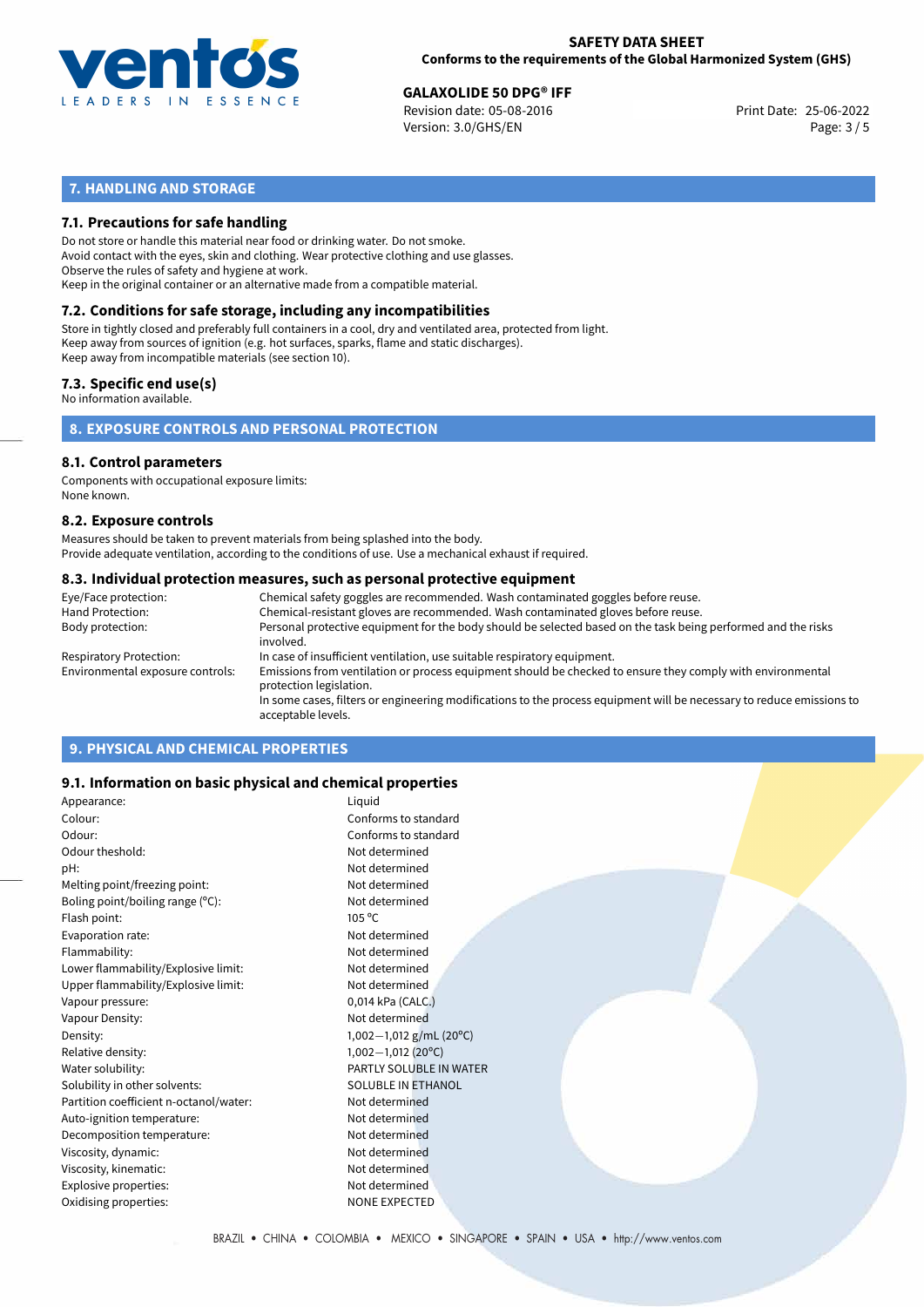

**GALAXOLIDE 50 DPG® IFF**<br>
Revision date: 05-08-2016 Print Date: 25-06-2022 Version: 3.0/GHS/EN Page: 4 / 5

# **10. STABILITY AND REACTIVITY**

## **10.1. Reactivity**

No hazardous reactions if stored and handled as prescribed/indicated.

## **10.2. Chemical stability**

The product is stable if stored and handled as prescribed/indicated.

## **10.3. Possibility of hazardous reactions**

No hazardous reactions if stored and handled as prescribed/indicated.

## **10.4. Conditions to Avoid**

Conditions to Avoid: Excessive heat, flame or other ignition sources.

## **10.5. Incompatible materials**

Avoid contact with strong acids and bases and oxidizing agents.

## **10.6. Hazardous decomposition products**

During combustion may form carbon monoxide and unidentified organic compounds.

## **11. TOXICOLOGICAL INFORMATION**

| <b>Acute toxicity</b>                    | Based on the data available, the criteria for classification are not met. |
|------------------------------------------|---------------------------------------------------------------------------|
| <b>Skin corrosion/irritation</b>         | Causes mild skin irritation.                                              |
| Serious eye damage/irritation            | Based on the data available, the criteria for classification are not met. |
| <b>Respiratory or skin sensitisation</b> | Based on the data available, the criteria for classification are not met. |
| <b>Germ cell mutagenicity</b>            | Based on the data available, the criteria for classification are not met. |
| Carcinogenicity                          | Based on the data available, the criteria for classification are not met. |
| <b>Reproductive toxicity</b>             | Based on the data available, the criteria for classification are not met. |
| <b>STOT-single exposure</b>              | Based on the data available, the criteria for classification are not met. |
| <b>STOT-repeated exposure</b>            | Based on the data available, the criteria for classification are not met. |
| <b>Aspiration hazard</b>                 | Based on the data available, the criteria for classification are not met. |

## **12. ECOLOGICAL INFORMATION**

## **12.1. Toxicity**

**Assessment:** Very toxic to aquatic life with long lasting effects. **Experimental/calculated data:** No information available.

**12.2. Degradability** Biodegradation : Not readily biodegradable.

# **12.3. Bioaccumulative potential**

No information available.

**12.4. Soil mobility** No information available.

## **12.5. Other adverse effects**

See also sections 6, 7, 13 and 15 Do not allow to get into waste water or waterways.

## **13. DISPOSAL CONSIDERATIONS**

## **13.1. Waste treatment methods**

Dispose of in accordance with national and local environmental regulations.